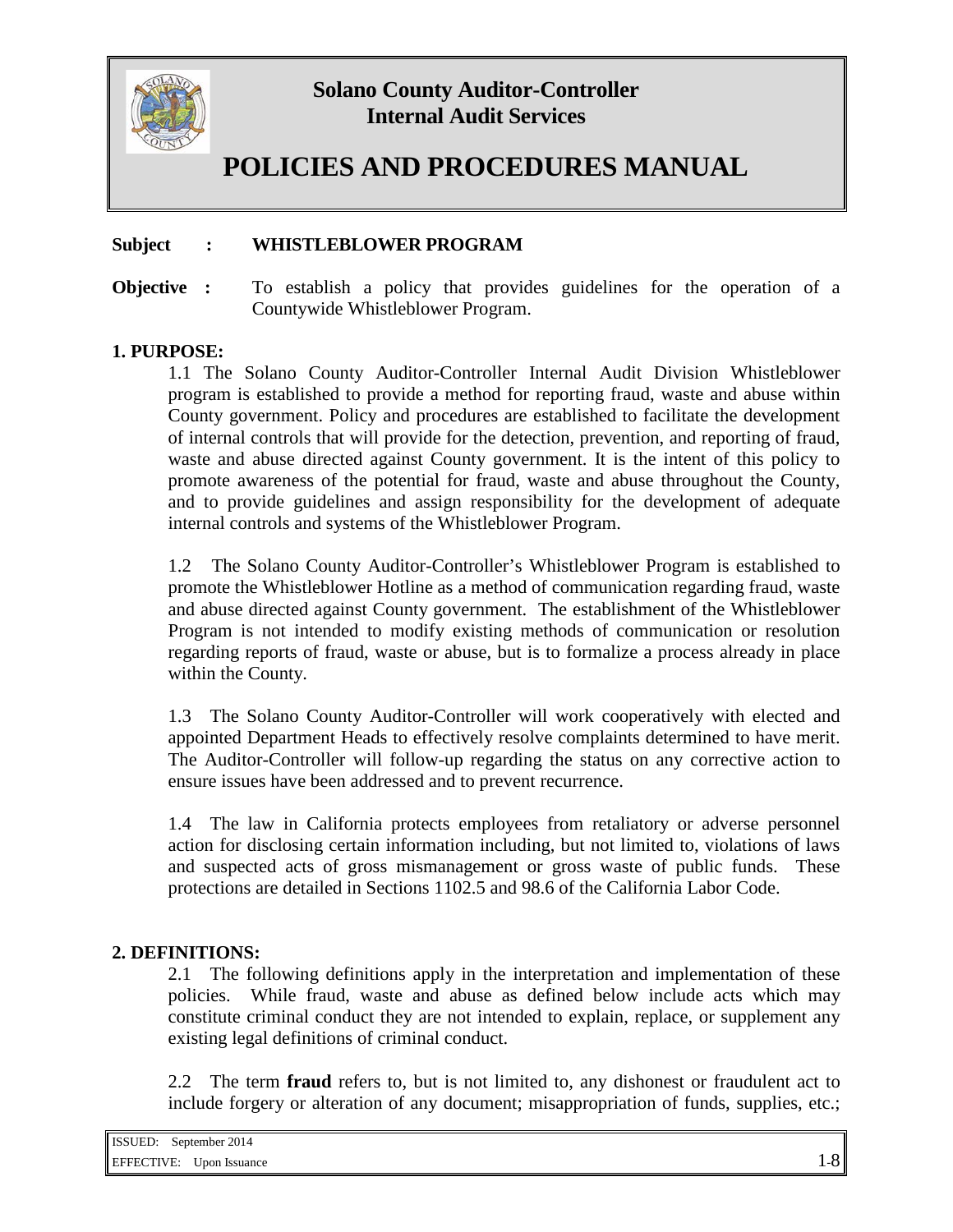

# **POLICIES AND PROCEDURES MANUAL**

improper handling or reporting of money or financial transactions; profiting by self or others as a result of inside knowledge; destruction or intentional disappearance of records, furniture, fixtures or equipment; accepting or seeking anything of material value from vendors or persons providing services or materials to the County for personal benefit; and/or any similar or related irregularity.

2.3 **Waste** refers to the unnecessary incurring of costs as a result of inefficient practices, systems or controls.

2.4 **Abuse** refers to violations and circumventions of departmental or agency regulations which impair the effective and efficient execution of operations.

### **3. AUTHORITY:**

3.1 The California Government Code section 53087.6 allows elected County Auditor-Controllers to maintain a whistleblower hotline to receive calls from persons who have information regarding possible violations by local government employees of state, federal, or local statutes, rules or regulations. The Auditor-Controller may refer whistleblower complaints to the appropriate government authority for review and possible investigation. Upon receiving specific information that an employee or local government has engaged in an improper activity, the Auditor-Controller may conduct an investigative audit of the matter.

3.2 The Solano County Auditor-Controller, Internal Audit Division (Internal Audit) has the primary responsibility for audits of all suspected inappropriate activity as defined in this policy. If the audit substantiates that a fraudulent act has occurred, Internal Audit will notify the Auditor-Controller, County Administrator, County Counsel, District Attorney, and other County officials, as appropriate. Investigations conducted by the Internal Audit Division where there is sufficient evidence of a crime will be referred to the appropriate law enforcement agency for criminal investigation. In determining what constitutes sufficient evidence the Internal Audit Division may consult County Counsel or the District Attorney.

3.3 Internal Audit, through authorization of the Board of Supervisors resolution 96-34 dated February 6, 1996 in approval of the official charter of the Internal Audit Division, is authorized to make investigative audits into County affairs, to ensure (1) financial results of County activities are fairly stated and (2) County activities are executed in accordance with prescribed policies, procedures, laws and regulations. In this process the Internal Audit Division shall have authority to examine all documents as deemed necessary.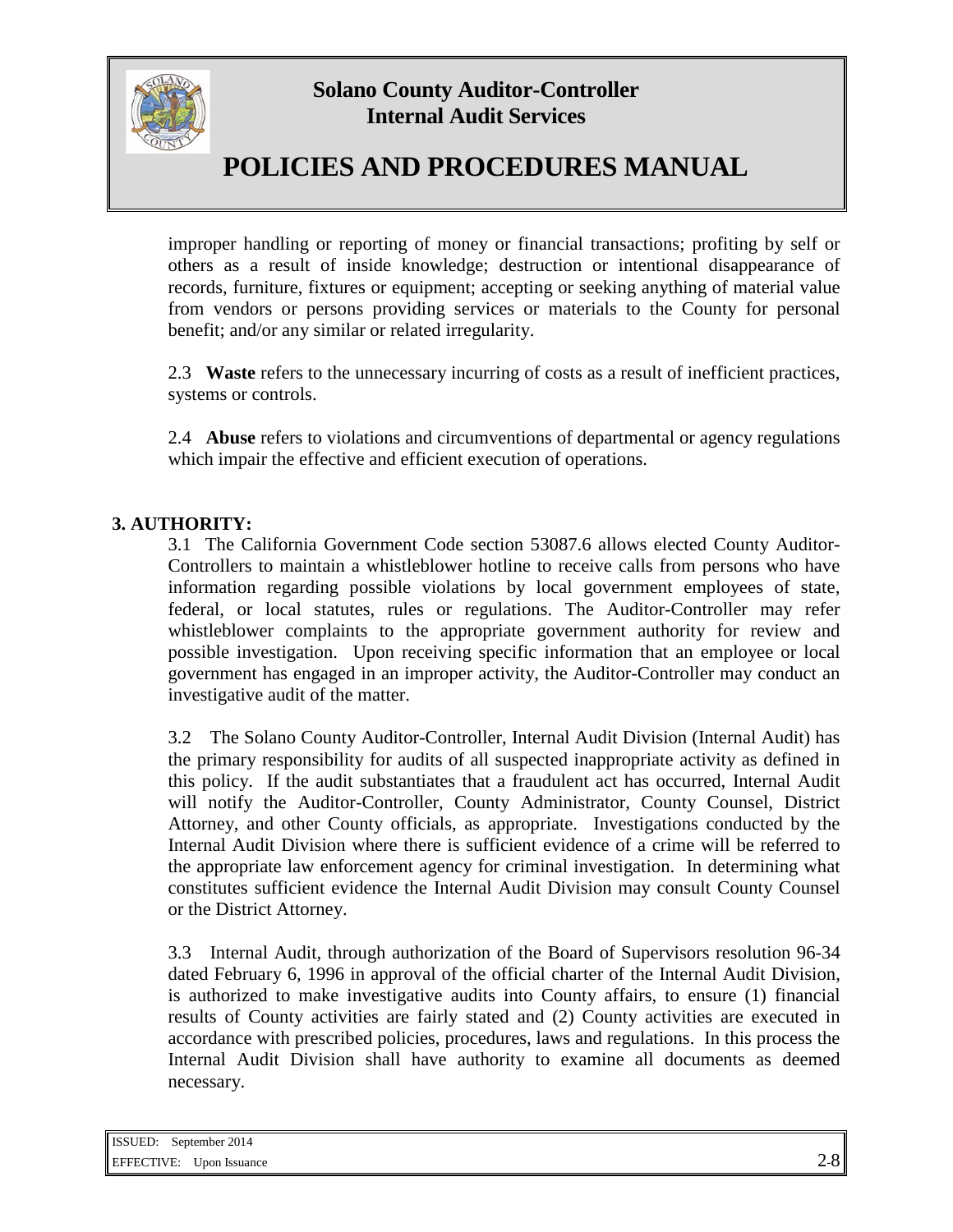

# **POLICIES AND PROCEDURES MANUAL**

### **4. CONFIDENTIALITY:**

4.1 Internal Audit treats all information received confidentially, to the extent allowed by law. Any employee, citizen, contractor, vendor, or other interested party who has observed or suspects dishonest or fraudulent activity should notify the Whistleblower Hotline immediately. Persons observing or suspecting dishonest or fraudulent activity should not attempt to personally conduct an investigation related to such activity.

4.2 All documents and/or information obtained in the investigation of complaints received shall be considered in draft form until the official completion of the investigation. At that time the supporting information will be used to prepare the final report on the "Whistleblower Complaint Resolution Form". Upon completion of the form, the draft documents will be returned to the department or agency from which they came, or distributed to the appropriate law enforcement officials for use in further investigation or legal matters. All documents with the exception of the "Whistleblower Complaint Resolution Form" are considered confidential and shall not be disclosed, except as required by law. All Public Record requests for information should be coordinated with County Counsel.

4.3 Employees or individuals assisting in the investigation of a whistleblower complaint shall not discuss the investigation without specific authorization. Discussing the investigation without specific authorization will constitute a breach of confidentiality and may compromise an investigation.

4.4 Retaliation or reprisal against any individual who files a complaint or who participates as a witness in an investigation of such a complaint is prohibited by California law.

4.5 Individuals who become aware of retaliation against an individual who has been involved in a whistleblower complaint investigation should contact the Department of Human Resources, EEO Compliance Officer.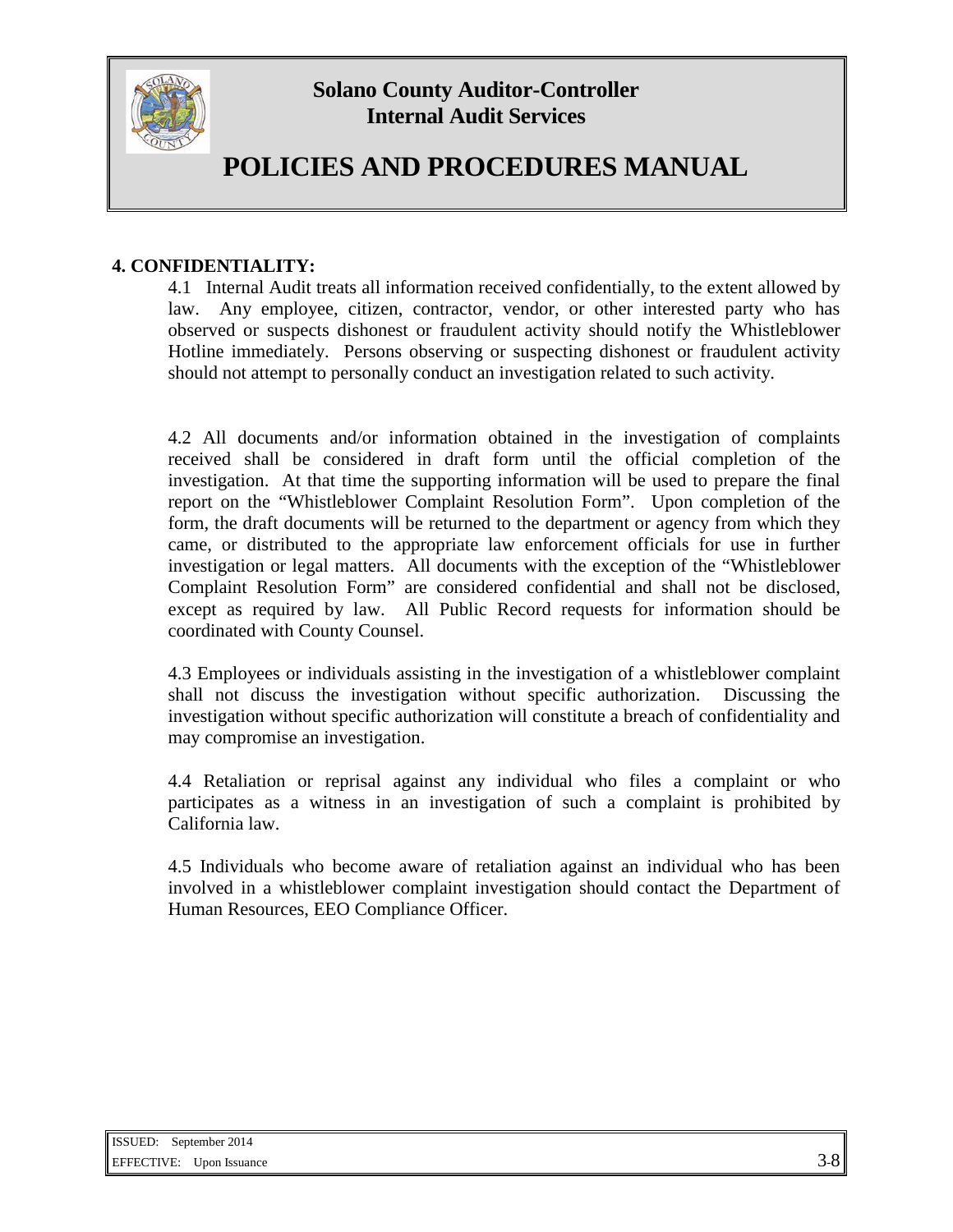

# **POLICIES AND PROCEDURES MANUAL**

### **5. PROCEDURES FOR RECEIVING COMPLAINTS:**

5.1 A current or former County employee or other party who suspects fraud, waste, or abuse, and does not desire anonymity, should:

a. Contact the Whistleblower Hotline by calling 1-866-384-TIPS or completing the Online Report Form on the County website and provide as much detailed information as possible regarding the suspected conduct.

b. If requested by Internal Audit Staff, furnish a detailed written statement, outlining the suspected conduct.

c. Cooperate with the investigative audit process by providing written statements, interviews, etc.

5.2 A current or former County employee who suspects fraud, waste, or abuse, and wishes to remain anonymous, should:

a. Contact the Whistleblower Hotline and provide as much detailed information as possible regarding the suspected conduct.

b. The caller, though anonymous, must be willing to share specific information regarding the suspected conduct.

5.3 A member of the public suspecting fraud, waste, or abuse, is encouraged to contact the Whistleblower Hotline with specific and detailed information regarding the suspected conduct.

5.4 Individuals are not required to leave personal information, but they are encouraged to leave a means of contact in order for the WHISTLEBLOWER PROGRAM to gather additional information about the matter, if necessary.

5.5 Internal Audits will:

a. Maintain a Whistleblower Hotline, and attempt to secure as much information as possible from the reporting individual.

b. Complete an independent review of all claims received, in accordance with section 8 of the Whistleblower policy herein.

c. Contact law enforcement, as appropriate under the circumstances, for consideration as to their involvement in the case. County Counsel may assist in determining the appropriateness of law enforcement involvement as deemed necessary by the Internal Audit Manager.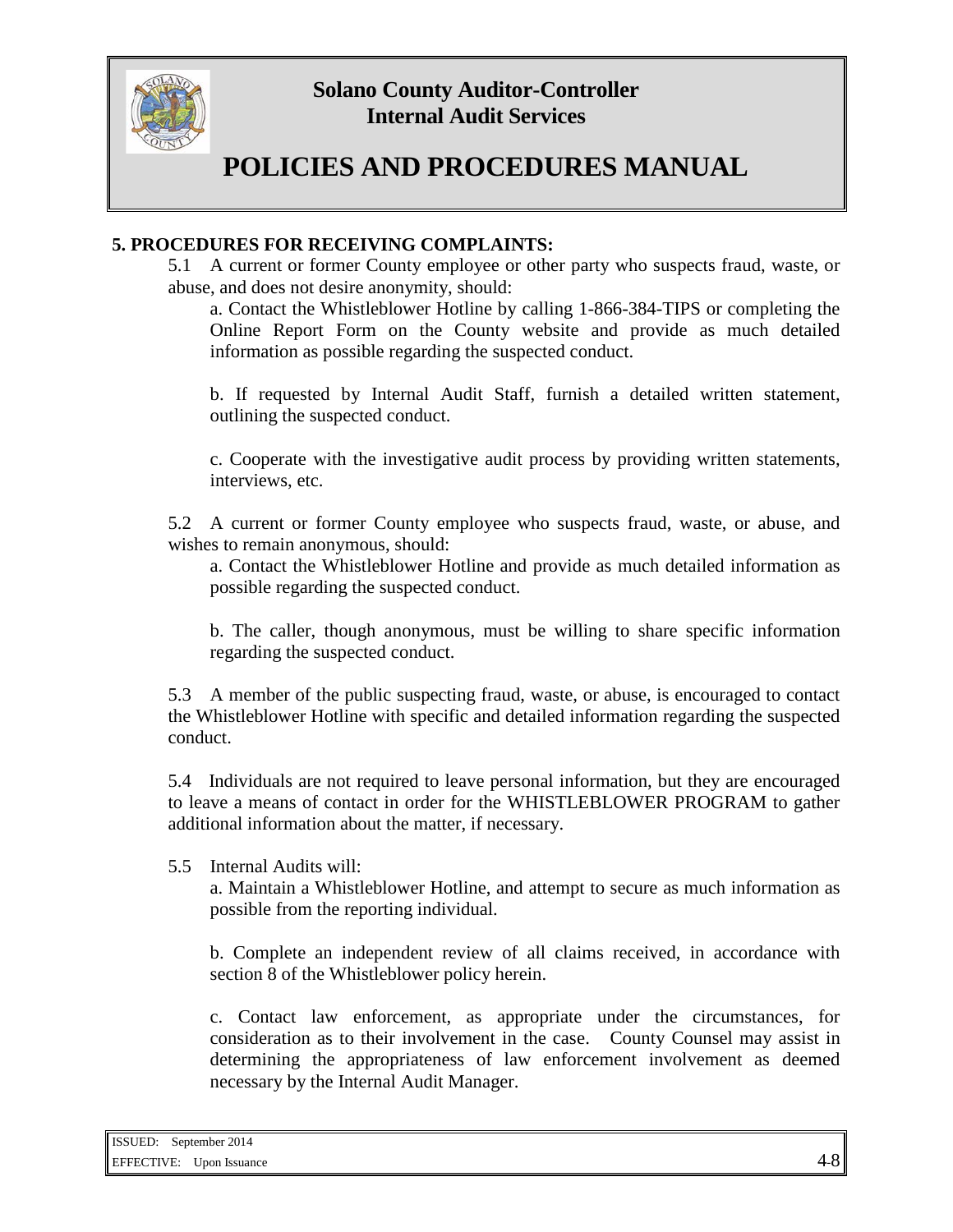

# **POLICIES AND PROCEDURES MANUAL**

d. Evaluate reported conduct pertaining to any and all departments of the County, and such other activities/entities engaged in the expenditure of County funds. See Section 6. Complaint Acceptance for further guidance.

e. Report findings in accordance with Section 9 of the Whistleblower policy herein.

f. Work with law enforcement authorities as necessary during the course of the investigative review, and refer applicable findings to appropriate authorities upon completion.

5.6 An individual who reports suspected fraud, waste or abuse who becomes material to a criminal investigation may not be able to remain anonymous. In the event anonymity cannot be maintained an individual reporting fraud, waste, or abuse in good faith will be protected from retaliation.

#### **6. COMPLAINT ACCEPTANCE:**

6.1 All allegations of fraud, waste, abuse, or noncompliance with policies received through the program's hotline, voice mail, regular mail, and on-line submission form will be reviewed, with the exception of complaints excluded in paragraph 6.2 herein.

6.2 The Whistleblower hotline maintained by Internal Audit Services accepts and responds to complaints received regarding County organizations and departments under the control of the Board of Supervisors. All complaints received for outside organizations should be directed to the respective organizations hotlines or governing body. If an attempt is made to file a complaint regarding these organizations, Internal Audit Staff should clearly communicate that the County Whistleblower program does not accept and will not provide further follow-up regarding these complaints. Example organizations not under the jurisdiction of the Internal Audit Whistleblower Hotline include, but are not limited to, the following:

- a. Federal or State Organizations
- b. Cities within / or outside of Solano County
- c. Special Districts with independent Boards or Directors/Trustees
- d. County Office of Education / School Districts
- e. Other Public Agencies within / or outside of Solano County

#### **7. COMPLAINTS REGARDING SPECIFIC PARTIES:**

7.1 Internal Audit will contact the Solano County District Attorney's Office for legal assistance and guidance regarding complaints involving the Solano County Counsel's Office, if the investigation/review of the complaint requires the assistance of an Attorney.

| <b>ISSUED:</b> September 2014 |                                 |         |
|-------------------------------|---------------------------------|---------|
|                               | <b>EFFECTIVE:</b> Upon Issuance | $5 - 8$ |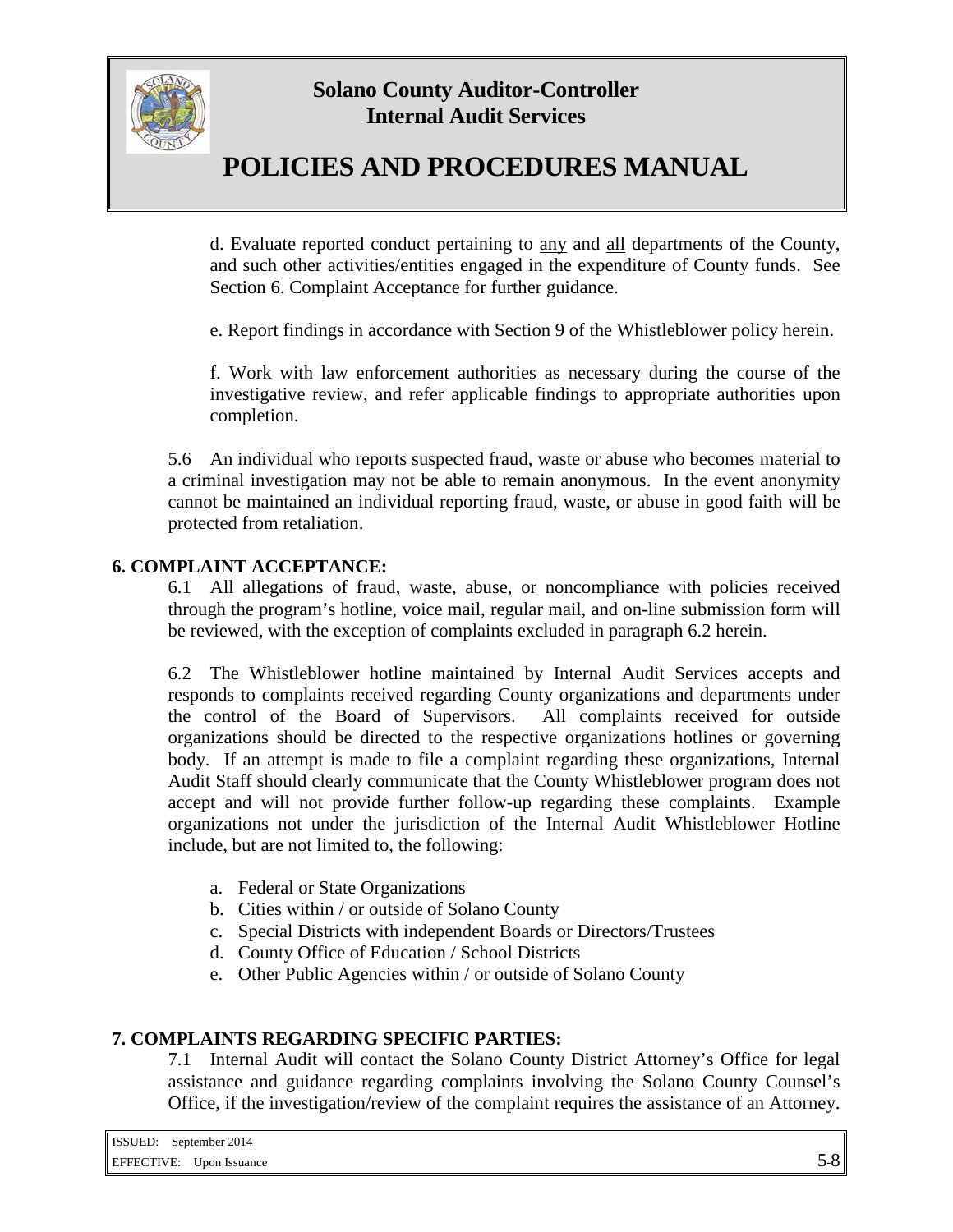

# **POLICIES AND PROCEDURES MANUAL**

In the event the District Attorney's Office is unable to assist in the matter, Internal Audit will consider the need to contract with outside counsel.

7.2 Complaints regarding the Auditor-Controller, the Assistant Auditor-Controller, or the Internal Audit Manager, should go directly to County Counsel and not to the Whistleblower program. If such a complaint is received through the Whistleblower program, it will be referred to County Counsel immediately.

7.3 If the County Administrator is the subject of the investigation, the complaint will be discussed with County Counsel to determine the appropriate investigation process or if referral to an outside agency for review is needed.

7.4 The County Administrator and County Counsel shall be notified if an appointed Department Head is the subject of a complaint to determine appropriate investigation processes. County Counsel will be notified of complaints involving elected Department Heads to determine the appropriate investigation process.

### **8. INVESTIGATION PROCEDURES**

8.1 All complaints received by Internal Audit Division will be assigned a case number corresponding to the 2 digit fiscal year in which the complaint was received and the complaint number received. For example 05-001. The example signifies the complaint was received in the fiscal year 2004/05 and is the first complaint received.

8.2 All complaints will be logged in the "Whistleblower Tracking Form." Information is gathered in the log along with corresponding case numbers for tracking investigations in process.

8.3 The "Whistleblower Guide Questionnaire" may be used to aid in gathering information over the telephone. The information received regarding the complaint will be compiled with any additional documentation provided.

8.4 The complaint will be evaluated for the appropriate course of action by the Internal Audit Manager. All complaints received must be evaluated and action commenced within 30 days. Final resolution and completion of the "Whistleblower Complaint Resolution Forms" should be completed no later than 90 days after receipt of the complaint. Reasonable extensions will be allowed at the Internal Audit Manager's discretion for cases that require extended timelines.

8.5 Complaints received with insufficient information which prohibit the further investigation of the matter will be documented.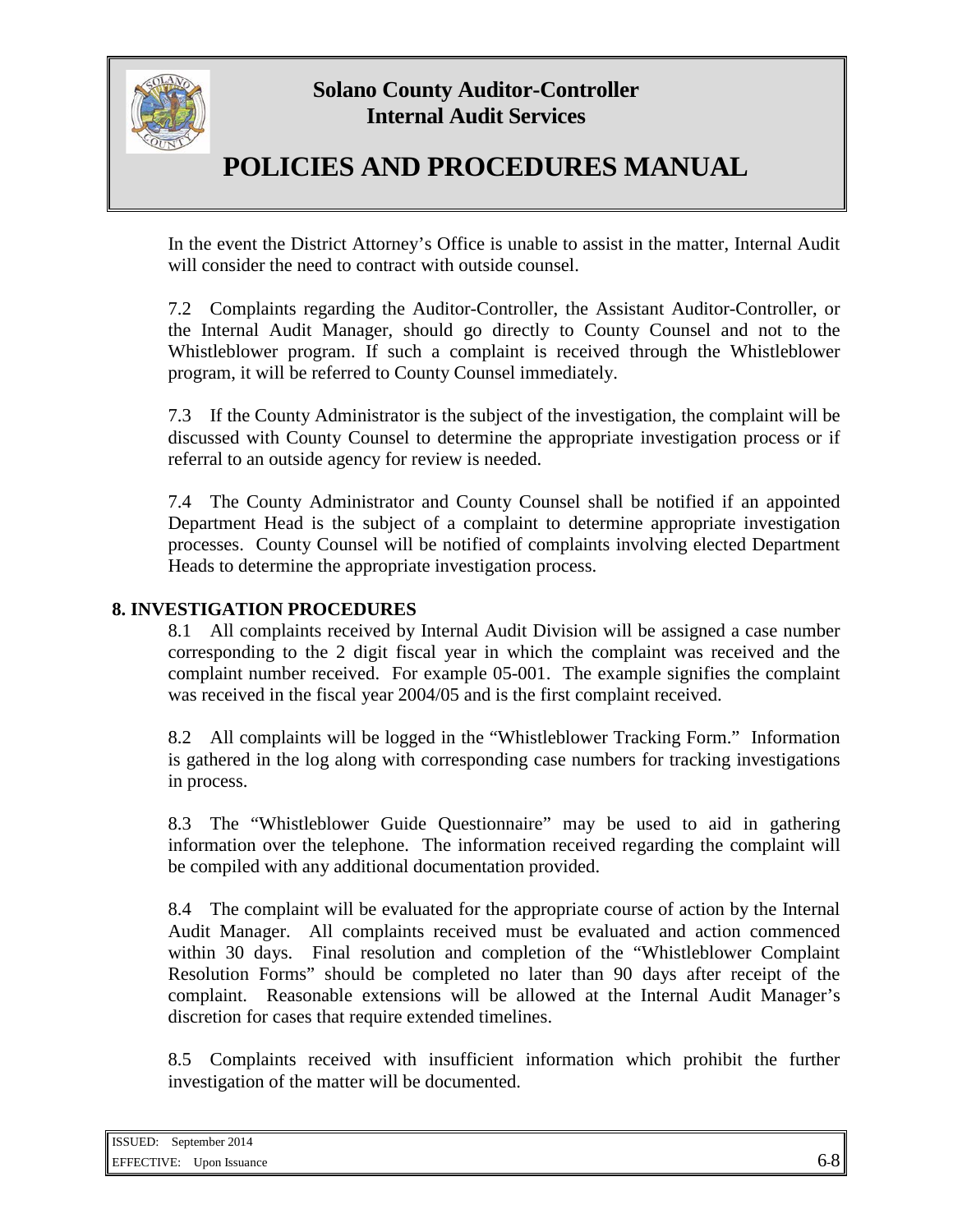

# **POLICIES AND PROCEDURES MANUAL**

8.6 Complaints received may vary significantly. As such, appropriate actions in investigation and resolution of the complaint will be determined on a case-by-case basis by the Internal Audit Manager..

8.7 Investigations conducted by the Internal Audit Division where complaints received involve a criminal investigation by a local law enforcement agency will be coordinated to the extent possible, to ensure the Internal Audit Investigation does not interfere with the criminal investigation.

8.8 Complaints determined to have merit will be discussed with the appropriate Department Head and County Counsel. Standard audit communication procedures regarding findings will be adhered to during the investigation process. Exceptions to the above will be allowed in instances where the Department Head is the subject of the investigation.

#### **9. COMPLAINT RESOLUTION REPORTING:**

9.1 All complaint resolutions will be documented and maintained by Internal Audits as part of the complaint record file.

9.2 A complaint is considered resolved when it is determined whether the complaint has merit. If it is determined to not have merit, no other action is required. If the complaint has merit, Internal Audits will request a formal resolution of the issue from the applicable Department Head or designee. The written response will be maintained as part of the official complaint record file.

9.3 At the Auditor-Controller's request, the Department Head or designee will provide verification the issue was addressed to prevent recurrence.

9.4 If a Department Head is the subject of the complaint the Auditor-Controller will provide a resolution to County Counsel and the County Administrator.

9.5 At the discretion of the Auditor-Controller, specific complaint resolutions may be presented to the Solano County Board of Supervisors. The Board of Supervisors will receive periodic (at least annually) summary reports on the Whistleblower Program.

9.6 If the complainant requests to be informed of the status and resolution to their complaint, Internal Audit will notify the complainant whether the complaint was found to have merit. If the complaint had merit, a brief summary of the resolution may be provided.